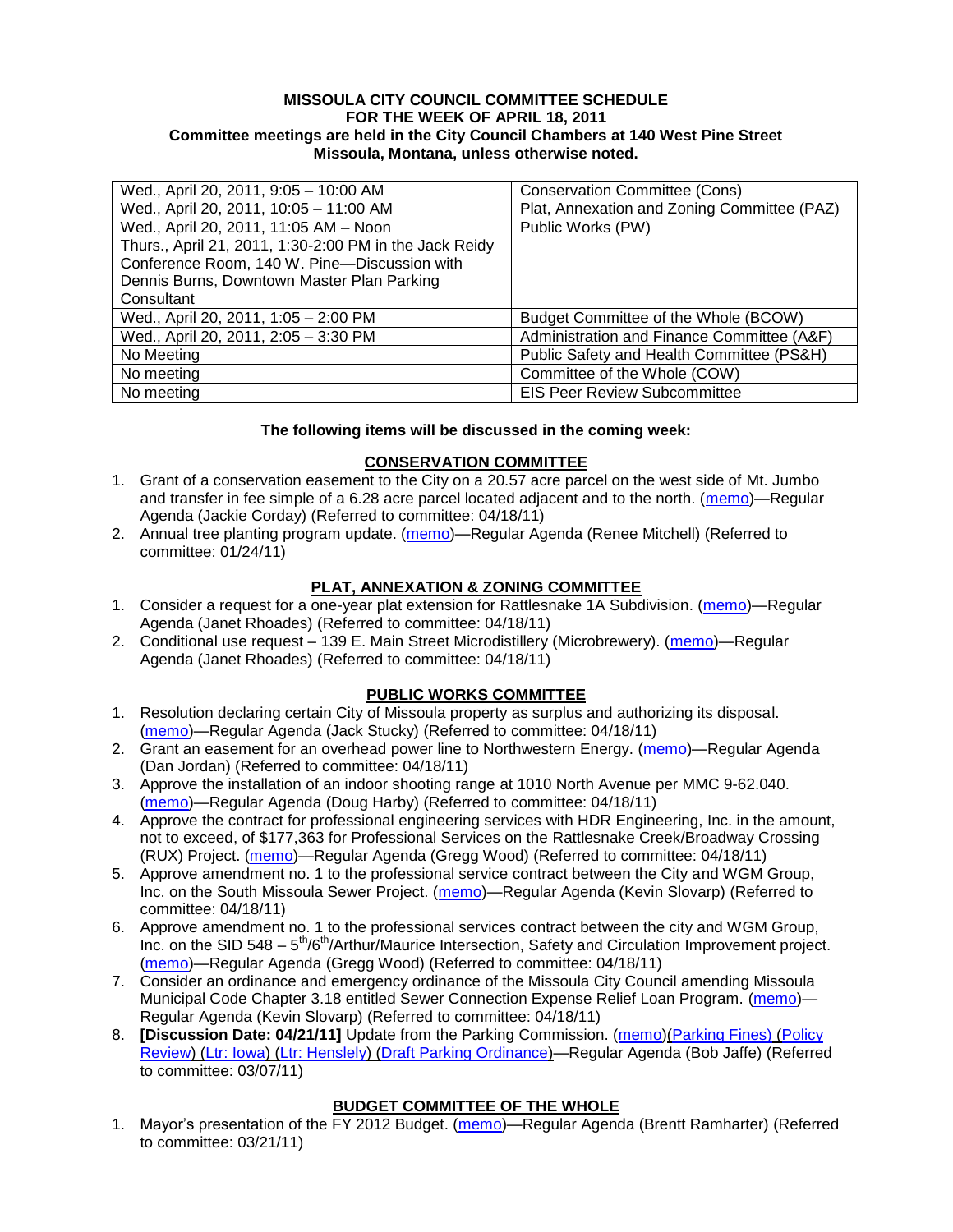# **ADMINISTRATION AND FINANCE COMMITTEE**

- 1. Mayor's presentation of the FY 2012 Capital Improvement Program (CIP). [\(memo\)](http://www.ci.missoula.mt.us/DocumentView.aspx?DID=5789)—Regular Agenda (Brentt Ramharter) (Referred to committee: 03/21/11)
- 2. Bond Resolution relating to \$1,350,000 taxable sewer system revenue bonds, series 2011, authorizing the issuance and fixing the terms and conditions thereof. [\(memo\)](http://www.ci.missoula.mt.us/DocumentView.aspx?DID=6164)—Regular Agenda (Brentt Ramharter) (Referred to committee: 04/18/11)
- 3. Resolution declaring the official intent of the city of Missoula, Montana to reimburse certain original expenditures related to sidewalk, curb, gutter and alley approach improvements from the proceeds of tax exempt bonds to be issued by the city after the payment of such original expenditures. [\(memo\)](http://www.ci.missoula.mt.us/DocumentView.aspx?DID=6167)— Regular Agenda (Brentt Ramharter) (Referred to committee: 04/18/11)
- 4. Confirm the reappointment of Carma Jean Gilligan and Charles Beaton to the Downtown Business Improvement District Board of Trustees for a term commencing June 1, 2011 and ending May 31, 2015. [\(memo\)](http://www.ci.missoula.mt.us/DocumentView.aspx?DID=6163)—Regular Agenda (Mayor Engen) (Referred to committee: 04/18/11)

### 

### **The following items have been referred to City Council committees, but the committees will not discuss them in the coming week:**

## **PUBLIC SAFETY AND HEALTH COMMITTEE**

- 1. Police Department Update Ongoing in Committee. (Mark Muir)
- 2. Fire Department Update Ongoing in Committee (Mike Painter)
- 3. Health Department Update Ongoing in Committee. (Ellen Leahy)
- 4. An [ordinance](ftp://ftp.ci.missoula.mt.us/Packets/Council/2008/2008-12-15/2008CatOrdinanceAmendment%5B1%5D.pdf) amending Missoula Municipal Code Chapter 6.09 entitled "Missoula Cat Ordinance" section 6.09.010 through 6.09.090 to amend definitions, to limit the number of cats over the age of four months that a person, family, or household can harbor, keep, or maintain to five and to enact other general amendments. [\(PS&H\)](ftp://ftp.ci.missoula.mt.us/Packets/Council/2008/2008-12-15/081210psh.pdf) (Returned from Council floor: 01/12/09)
- 5. An [ordinance](ftp://ftp.ci.missoula.mt.us/Packets/Council/2008/2008-12-15/DogOrdinance--PSHrevisions.pdf) amending Missoula Municipal Code Title 6 entitled "Animals" generally amending Chapter 6.04 entitled "Animals Running at Large" and Chapter 6.08 entitled "Dogs and Pet Shops," increasing the fee when an animal is impounded and establishing a fee for a boarding kennel license. [\(PS&H\)](ftp://ftp.ci.missoula.mt.us/Packets/Council/2008/2008-12-15/081210psh.pdf) (Returned from Council floor: 01/12/09)
- 6. Review implementation of the Missoula Outdoor Lighting Ordinance [\(memo\)](http://www.ci.missoula.mt.us/DocumentView.aspx?DID=4420).—Regular Agenda (Dave Strohmaier) (Referred to committee: 08/09/10)

## **CONSERVATION COMMITTEE**

- 1. Update from Greenhouse Gas Energy Conservation Team. [\(memo\)](http://www.ci.missoula.mt.us/DocumentView.aspx?DID=5945)—Regular Agenda (Ben Schmidt and Marilyn Marler) (Referred to committee: 04/11/11)
- 2. Information on Trail Projects [\(memo\)](http://www.ci.missoula.mt.us/DocumentView.aspx?DID=4477).—Regular Agenda (Marilyn Marler) (Referred to committee: 08/23/2010)
- 3. Discuss the city's strategy to complete a boundary survey of Greenough Park. [\(memo\)](http://www.ci.missoula.mt.us/DocumentView.aspx?DID=5875)—Regular Agenda (Dave Strohmaier) (Referred to committee: 04/04/11)
- 4. Confirm the reappointments of Sharee Fraser, Carol Gordon and Marjorie Jacobs to the Cemetery Board for a term commencing May 1, 2011 and ending April 30, 2014. [\(memo\)](http://www.ci.missoula.mt.us/DocumentView.aspx?DID=6161)—Regular Agenda (Mayor Engen) (Referred to committee: 04/18/11)

# **PLAT, ANNEXATION & ZONING COMMITTEE**

- 1. Annexation. (see separate list at City Clerk's Office for pending annexations) (Ongoing in Committee)
- 2. Update the Rattlesnake Valley Comprehensive Plan Amendment [\(memo\)](ftp://ftp.ci.missoula.mt.us/Packets/Council/2007/2007-04-02/Referrals/Rattlesnake_Plan_Update_referral.pdf).—Regular Agenda (Dave Strohmaier) (Referred to committee: 04/02/07)
- 3. Request to rezone the property legally described as Lot 3 of Scott Street Lots Subdivision, located in Section 16, T13N, R19W, P.M.M. form D (Industrial) to I-1 (Light Industrial), based on the finding of fact and conclusions of law. (PAZ [05/21/08\)](ftp://ftp.ci.missoula.mt.us/Packets/Council/2008/2008-06-02/080521paz.pdf) (Returned from Council floor: 6/2/08)
- 4. Ongoing discussion of City planning issues with members of the Planning Board.—Regular Agenda (Bob Jaffe) (Referred to committee: 3/20/06)
- 5. Resolution repealing resolution No. 7404 and declaring the annexation of Lots 53 and 54 Dinsmore's Orchard Homes No. 5 null and void. [\(memo\)](http://www.ci.missoula.mt.us/DocumentView.aspx?DID=5349)—Regular Agenda (Jessica Miller) (Referred to committee: 01/10/11)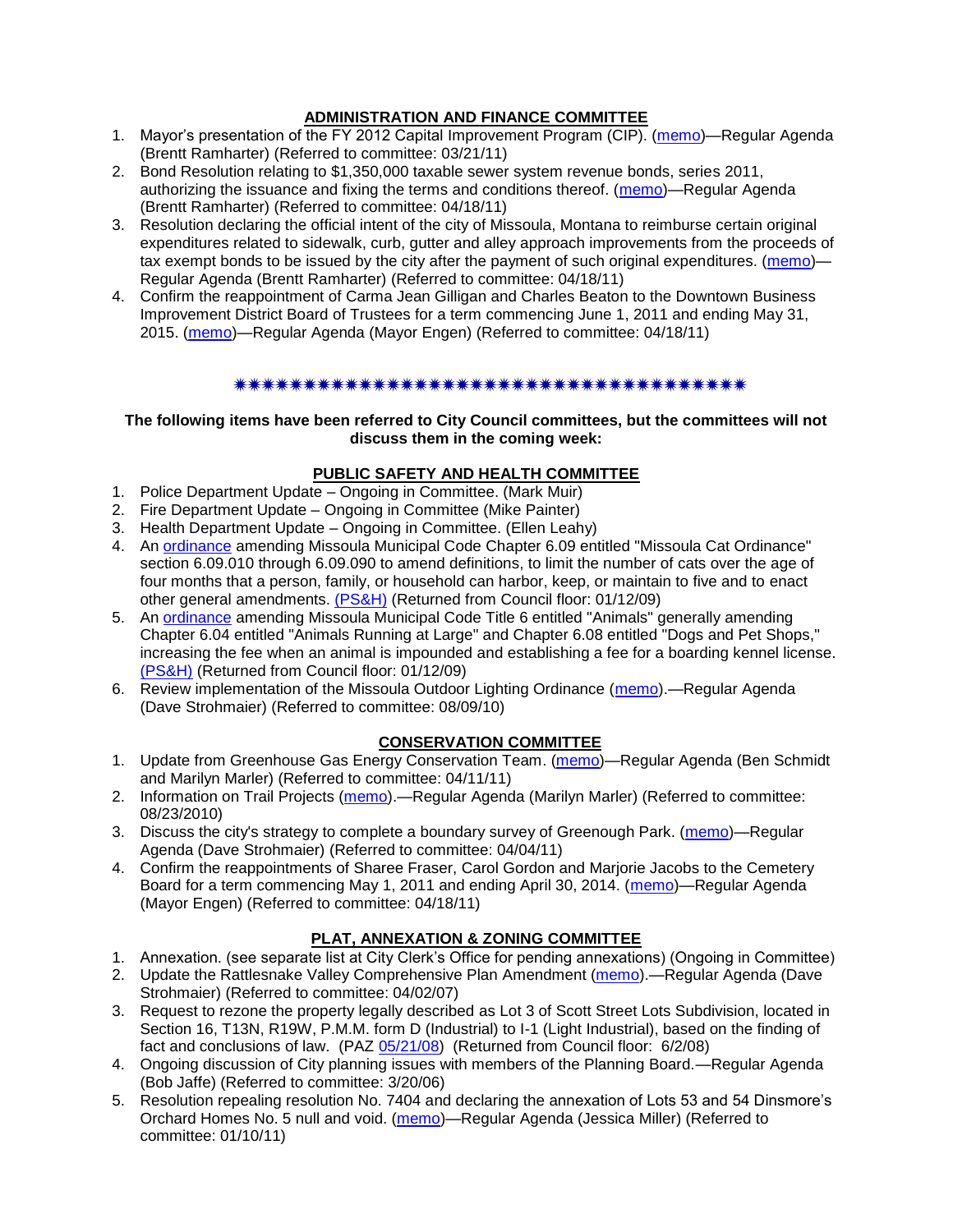6. The Haven Subdivision, a proposed major subdivision of a 1.05-acre parcel into 6 residential lots, located at 2110 39th Street, between Paxson Street and Buckley Place. [\(memo\)](http://www.ci.missoula.mt.us/DocumentView.aspx?DID=5842)—Regular Agenda (Janet Rhoades) (Referred to committee: 03/28/11)

## **ADMINISTRATION AND FINANCE COMMITTEE**

- 1. Approve claims. (Ongoing) (Consent Agenda)
- 2. Approve journal vouchers. (Ongoing) (Consent Agenda)
- 3. Approve budget transfers. (Ongoing) (Consent Agenda)
- 4. An ordinance amending the municipal code as it relates to bike licensing.  $(A\&F)$  (Returned from council floor: 12/15/08)
- 5. Implications of establishing maintenance districts. [\(memo\)](ftp://ftp.ci.missoula.mt.us/Packets/Council/2009/2009-05-11/Referrals/MaintenanceDistricts.pdf) Regular Agenda (Bob Jaffe) (Referred to committee: 05/11/09)
- 6. Clarify position of council member who also serves on the board of a non-profit agency that has dealings with the city. [\(memo\)](http://www.ci.missoula.mt.us/DocumentView.aspx?DID=1840) – Regular Agenda (Ed Childers) (Referred to committee: 07/20/2009)
- 7. Review the FY 2011-15 capital improvement projects (CIP). [\(memo\)](http://www.ci.missoula.mt.us/DocumentView.aspx?DID=3522) Regular Agenda (Brentt Ramharter) (Referred to committee: 04/19/2010)
- 8. Amend Council rules to change the Council's regular meeting schedule to two meetings per month [\(memo\)](http://www.ci.missoula.mt.us/DocumentView.aspx?DID=4027).—Regular Agenda (Marty Rehbein) (Referred to committee: 06/07/10)
- 9. Discuss the disposition of surplus city property. [\(memo\)](http://www.ci.missoula.mt.us/DocumentView.aspx?DID=4862)—Regular Agenda (John Newman) (Referred to committee: 10/25/10)
- 10. Amend the FY 2010 budget to appropriate expenditures that were not identified in the original budget. [\(memo\)](http://www.ci.missoula.mt.us/DocumentView.aspx?DID=4883)—Regular Agenda (Brentt Ramharter) (Referred to committee: 11/01/2010)
- 11. Discuss outstanding third-party contracts. [\(memo\)](http://www.ci.missoula.mt.us/DocumentView.aspx?DID=4956)—Regular Agenda (Lyn Hellegaard) (Referred to committee: 11/08/10)
- 12. Review the city's current policy for charging the public for various city-produced documents [\(memo\)](http://www.ci.missoula.mt.us/DocumentView.aspx?DID=5143) Regular Agenda (Dave Strohmaier) (Referred to committee: 12/06/10)
- 13. Confirm the reappointment of Mark Muir to the Impact Fee Advisory Committee completing a term commencing December 1, 2010 and ending November 30, 2014. (Returned from Council floor: 11/1/10)
- 14. Provide an opportunity for the public to comment on whether the Sentinel Village low-income housing apartment project located at 1111 McDonald Avenue meets a community housing need. [\(memo\)](http://www.ci.missoula.mt.us/DocumentView.aspx?DID=5841)— Regular Agenda (Mayor Engen) (Referred to committee: 03/28/11)

## **PUBLIC WORKS COMMITTEE**

- 1. Consider the sizes of grease interceptors for the restaurant industry [\(memo\)](ftp://ftp.ci.missoula.mt.us/Packets/Council/2008/2008-04-21/Referrals/Industrial_waste_restaurants.pdf).—Regular Agenda (Stacy Rye and Bob Jaffe) (Referred to committee: 04/21/08)
- 2. Review infrastructure conditions at the locations of serious and fatal traffic accidents: 2007-2009 [\(memo\)](http://www.ci.missoula.mt.us/DocumentView.aspx?DID=3031).—Regular Agenda (Jason Wiener) (Referred to committee: 01/25/10)
- 3. T4 America partner support [\(memo\)](http://www.ci.missoula.mt.us/DocumentView.aspx?DID=4452) Regular Agenda (Stacy Rye) (Referred to committee: 08/16/10)
- 4. Presentation from Public Works staff regarding proposed process for finding contractors and awarding bids for reconstruction of Russell Street. [\(memo\)](http://www.ci.missoula.mt.us/DocumentView.aspx?DID=5042)—Regular Agenda (Bob Jaffe) (Referred to committee: 11/15/2010)
- 5. Resolution to change the speed limit on Reserve Street between Brooks and 39<sup>th</sup> Street. [\(memo\)](http://www.ci.missoula.mt.us/DocumentView.aspx?DID=5418)-Regular Agenda (Wayne Gravatt) (Referred to committee: 01/24/11)
- 6. Confirm the reappointments of Carol Williams and Theresa Cox to the Missoula Parking Commission for a term commencing May 1, 2011 and ending April 30, 2015. [\(memo\)](http://www.ci.missoula.mt.us/DocumentView.aspx?DID=5727)—Regular Agenda (Mayor Engen) (Referred to committee: 03/14/11)
- 7. Consider an ordinance amending Missoula Municipal Code Chapter 15.32 Entitled "Building Permits," Providing for Low Voltage Permits. [\(memo\)](http://www.ci.missoula.mt.us/DocumentView.aspx?DID=5548)—Regular Agenda (Don Verrue) (Referred to committee: 02/07/11)
- 8. Resolution stating its intention to consider the vacation of portions of Regent Street in the Homevale Addition, the intersection of Brooks and Stephens and the alley in Block 40 of the Union Addition. [\(memo\)](http://www.ci.missoula.mt.us/DocumentView.aspx?DID=5843)—Regular Agenda (Jessica Miller) (Referred to committee: 03/28/11)
- 9. Consider amendments to Missoula Municipal Code 13.04, Sewer Regulations, related to gray water systems and connection upon property transfer. [\(memo\)](http://www.ci.missoula.mt.us/DocumentView.aspx?DID=5722)—Regular Agenda (Steve King) (Referred to committee: 03/14/11)
- 10. Ordinance amending Section 13.04.020 entitled "Connection to Public Sanitary Sewer upon Property Transfer-Required‖ pertaining to gray water discharge and providing exceptions to public sanitary